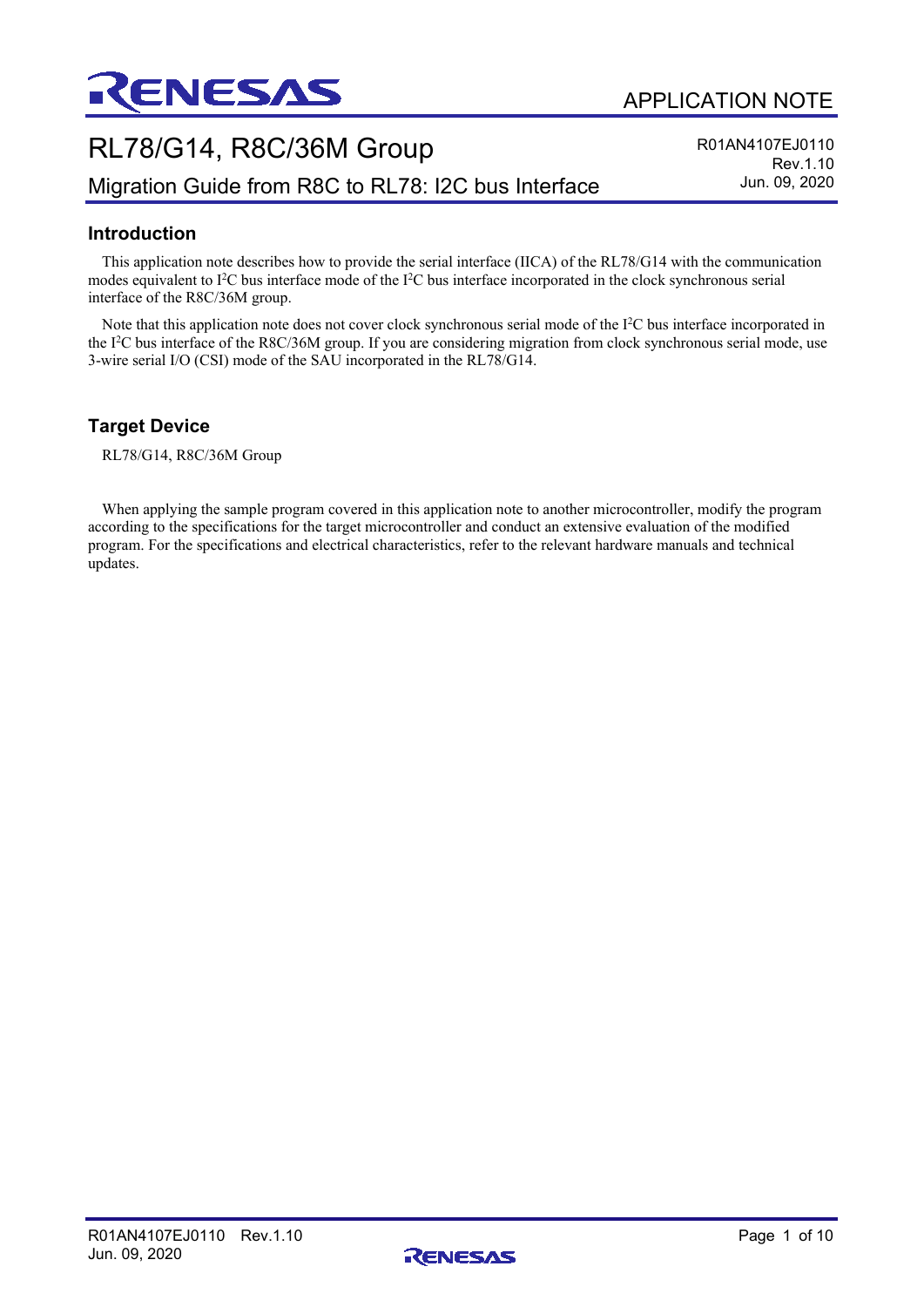## RL78/G14, R8C/36M Group Migration Guide from R8C to RL78: I2C bus Interface

## **Contents**

| 2.1 |  |
|-----|--|
|     |  |
|     |  |

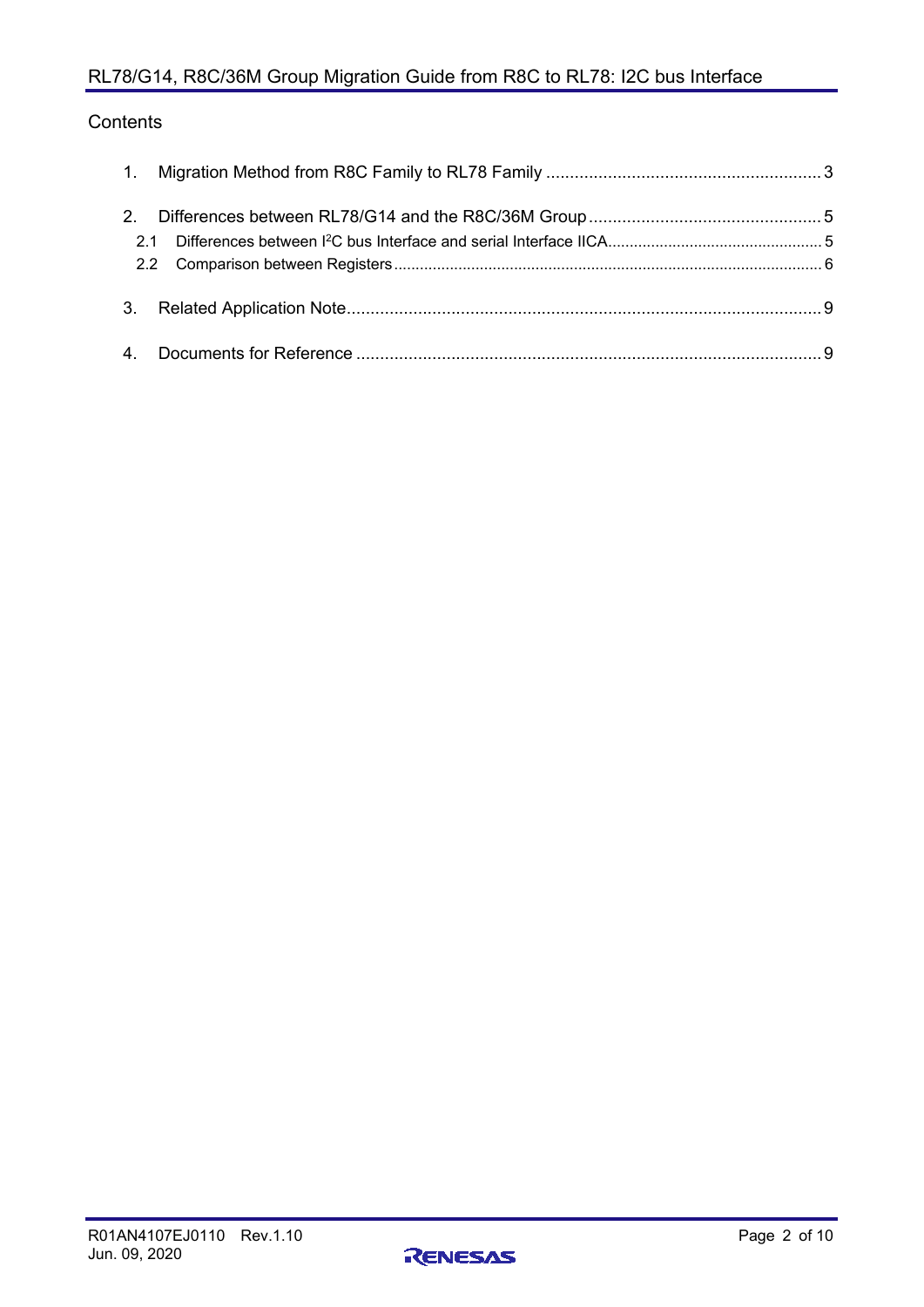## <span id="page-2-0"></span>1. **Migration Method from R8C Family to RL78 Family**

The following sections describe how to implement  $I^2C$  bus interface mode of the  $I^2C$  bus interface of the R8C/36M group by using the serial interface IICA of the RL78/G14.

[Table 1.1](#page-2-1) shows the operation modes of the I 2 C bus interface of the R8C/36M group.

[Table 1.2](#page-2-2) shows the operation modes of the serial interface IICA of the RL78/G14.

#### **Table 1.1 Operation Modes of I2C bus Interface in R8C/36M Group (Summary)**

<span id="page-2-1"></span>

| 1 <sup>2</sup> C bus Interface in R8C/36M Group |                                                                               |  |
|-------------------------------------------------|-------------------------------------------------------------------------------|--|
| <b>Operation Mode</b>                           | <b>Function</b>                                                               |  |
| I <sup>2</sup> C bus interface mode             | This mode performs communication based on<br>the I <sup>2</sup> C bus format. |  |
| Clock synchronous serial mode                   | This mode performs clocked serial communication.                              |  |

#### **Table 1.2 Operation Modes of Serial Interface IICA in RL78/G14 (Summary)**

<span id="page-2-2"></span>

| Serial Interface IICA in RL78/G14    |                                                                                                                                                                                                    |  |
|--------------------------------------|----------------------------------------------------------------------------------------------------------------------------------------------------------------------------------------------------|--|
| <b>Operation Mode</b>                | <b>Function</b>                                                                                                                                                                                    |  |
| Operation stop mode                  | This mode is used when serial transfers are not<br>performed. It can therefore be used to reduce power<br>consumption.                                                                             |  |
| I2C bus mode (multimaster supported) | This mode performs communication based on<br>the <sup>2</sup> C bus format.                                                                                                                        |  |
| Wakeup mode                          | The STOP mode can be released by generating an<br>interrupt request signal (INTIICAn) when an<br>extension code from the master device or a local<br>address has been received while in STOP mode. |  |

The I<sup>2</sup>C bus interface of the R8C/36M group supports I<sup>2</sup>C bus interface mode and clock synchronous serial mode.

The serial interface IICA of the RL78/G14 has three operation modes: operation stop mode, I<sup>2</sup>C bus mode (multimaster supported), and wakeup mode.

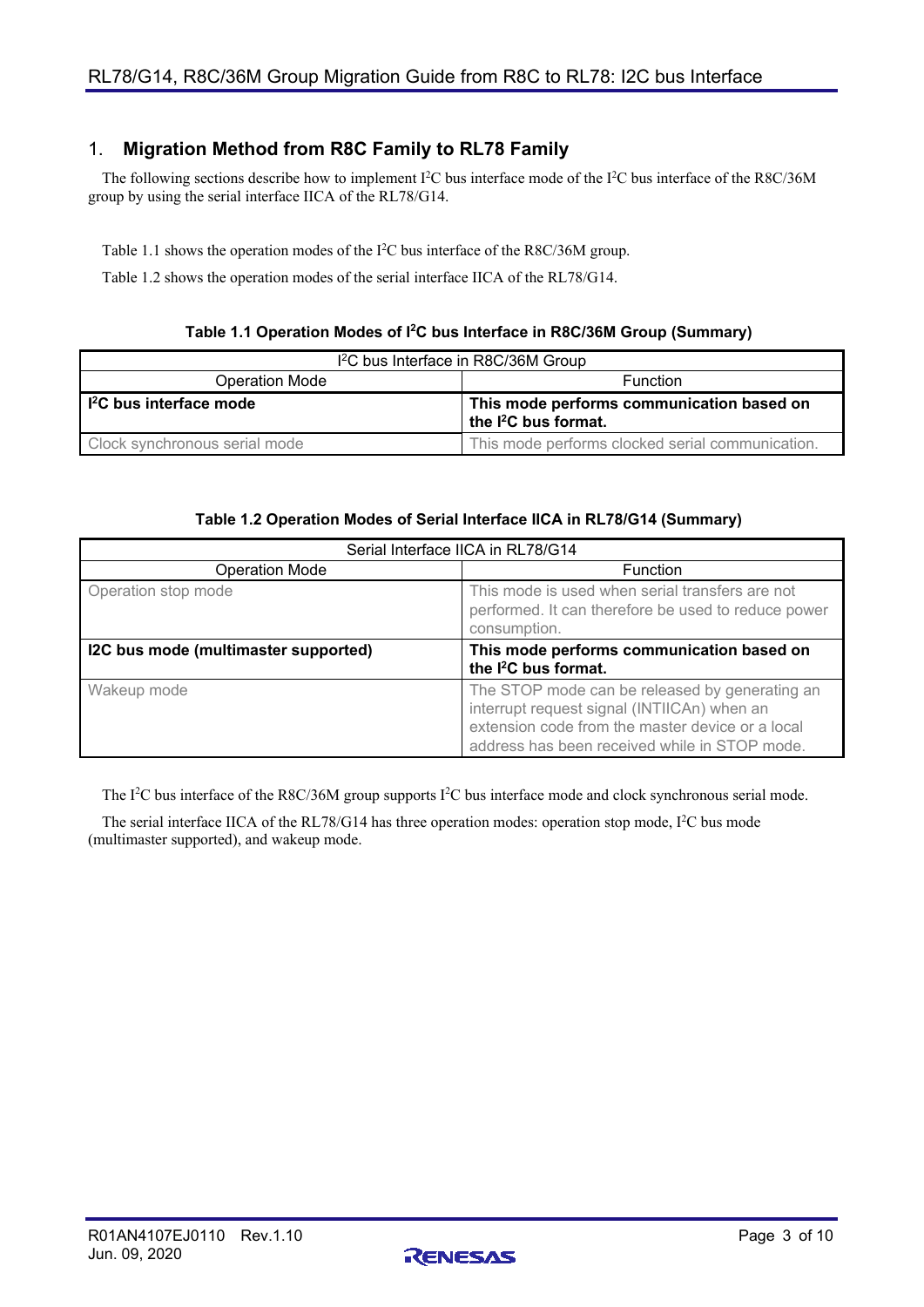I<sup>2</sup>C bus interface mode of the R8C/36M group and I<sup>2</sup>C bus mode of the RL78/G14 can perform communication based on the I<sup>2</sup>C bus format. For the specific differences of the communication using the I<sup>2</sup>C bus interface between RL78/G14 and R8C/36M group, refer to chapter [2.](#page-4-0) [Differences between RL78/G14 and the R8C/36M](#page-4-0) Group.

The major difference is the method of setting the transfer clock for I<sup>2</sup>C communication.

With the R8C/36M group, the transfer clock (Hz) is the internal clock selected by the CKS0 to CKS3 bits in the ICCR1 register and IICTCTWI and IICTCHALF bits in the PINSR register, and is output from the SCL pin. For the transfer clock setting for the R8C/36M group, refer to the relevant text in the following hardware manual.

• R8C/36M Group Hardware Manual Chapter: I 2 C Bus Interface Section: Common Items for Multiple Modes Subsection: Transfer Clock

With the RL78/G14, the transfer clock (bps) is determined by setting the values for controlling the low and high levels of the SCLAn pin signal to the IICWLn and IICWHn registers, respectively.

For the method of calculating the optimal values to be set to the IICWLn and IICWHn registers for the transfer clock (bps) used for communication, refer to the relevant text in the following hardware manual.

• RL78/G14 Hardware Manual

Chapter: Serial Interface IICA

- Section: Registers for Controlling Serial Interface IICA

 Subsection: IICA low-level width setting register n (IICWLn) and IICA high-level width setting register n (IICWHn)

 - Section: I 2 C Bus Mode Functions Subsection: Setting transfer clock by using IICWLn and IICWHn registers

Program creation for the system using  $1^2C$  communication depends on the method of controlling the devices connected to the RL78/G14; refer to the following documents to create the suitable program for your system.

- Related application notes Refer to chapter [3.](#page-8-0) [Related Application Note](#page-8-0)
- RL78/G14 User's Manual: Hardware Chapter: Serial Interface IICA Section: I<sup>2</sup>C Bus Definitions and Control Methods Subsection: Communication operations

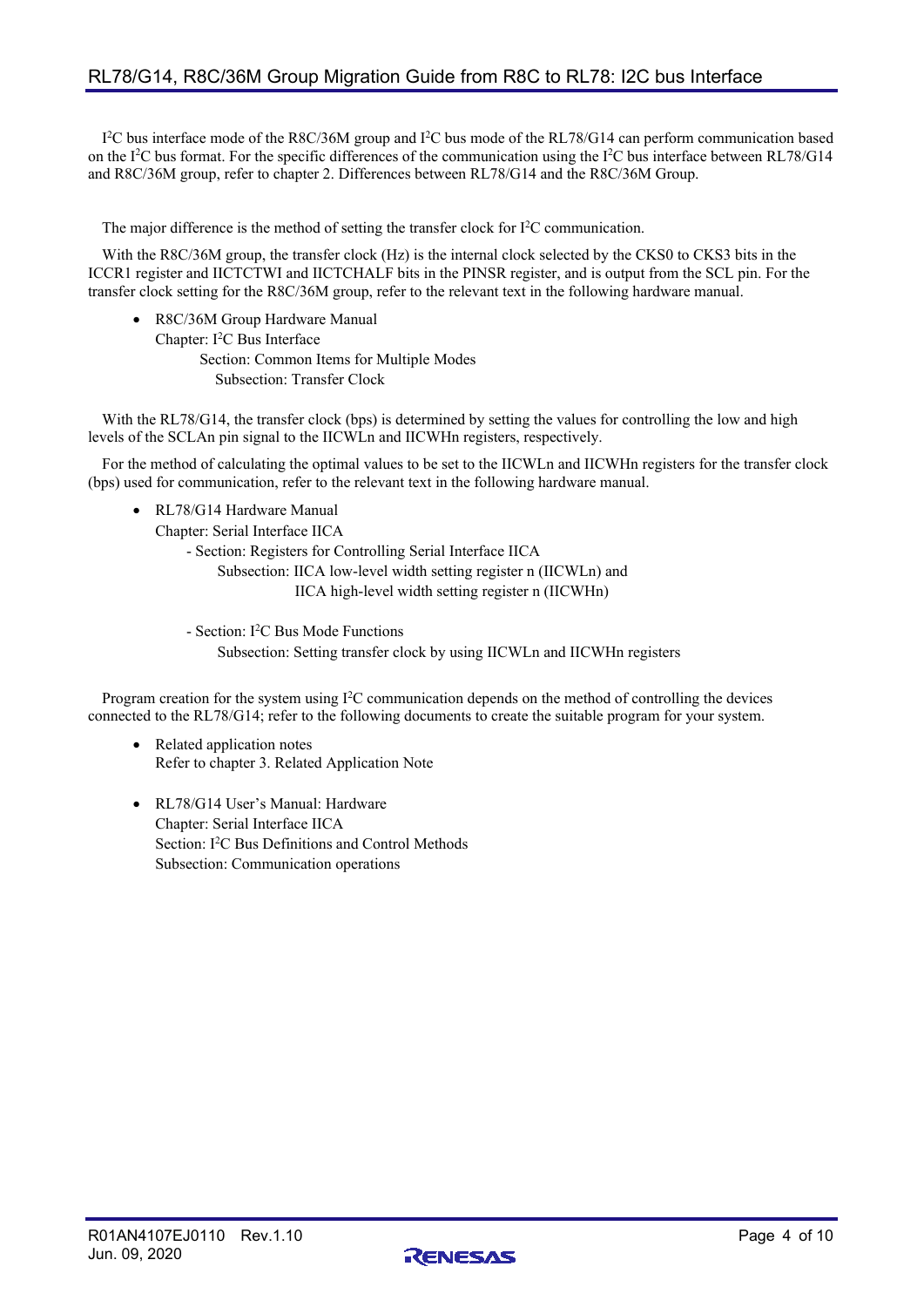## <span id="page-4-0"></span>2. **Differences between RL78/G14 and the R8C/36M Group**

This chapter describes the differences of the communication using the I<sup>2</sup>C bus interface (I<sup>2</sup>C communication) between the RL78/G14 and R8C/36M group.

## <span id="page-4-1"></span>2.1 **Differences between I2C bus Interface and serial Interface IICA**

[Table 2.1](#page-4-2) shows the differences between  $I^2C$  bus interface mode of the R8C/36M group and  $I^2C$  bus mode of the RL78/G14.

|                                        | R8C/36M Group                            | <b>RL78/G14</b>                                                  |  |
|----------------------------------------|------------------------------------------|------------------------------------------------------------------|--|
| Item                                   | $l^2C$ bus Interface                     | serial Interface IICA                                            |  |
|                                        | I <sup>2</sup> C bus interface mode      | $l^2C$ bus mode                                                  |  |
| Communication                          | $12$ C bus format                        | $I2C$ bus format                                                 |  |
| formats                                |                                          |                                                                  |  |
| I/O pins                               | SCL(I/O)                                 | SCLA0, SCLA1                                                     |  |
|                                        | Serial clock I/O pin                     | Serial clock I/O pins of serial interface                        |  |
|                                        | SDA(I/O)                                 | IICA0, IICA1                                                     |  |
|                                        | Serial data I/O pin                      | - SDAA0, SDAA1                                                   |  |
|                                        |                                          | Serial data I/O pins of serial interface<br>IICA0, IICA1 (Note1) |  |
| <b>Transfer clock</b>                  | Internal clock (Master mode) /           | Internal clock (Master mode) /                                   |  |
|                                        | External clock (Slave mode)              | External clock (Slave mode)                                      |  |
| Interrupt generation                   | Upon 'transmit data empty'               | - Falling edge of eighth or ninth clock of                       |  |
| timing                                 | (including when slave address matches)   | the serial clock (set by the WTIMn bit)                          |  |
|                                        | Upon 'end of transmission'               | (Note2)                                                          |  |
|                                        | Upon 'receive data full' (including when | - Interrupt request generated when a                             |  |
|                                        | slave address matches)                   | stop condition is detected (set by the<br>SPIEn bit)             |  |
|                                        | Upon arbitration lost detection          |                                                                  |  |
|                                        | Upon NACK detection                      |                                                                  |  |
|                                        | Upon stop condition detection            |                                                                  |  |
| <b>ACK/NACK</b> detection              | Enabled                                  | Enabled                                                          |  |
| <b>Arbitration lost</b>                | Enabled                                  | Enabled                                                          |  |
| detection                              |                                          |                                                                  |  |
| Selection of output                    | Enabled                                  | Enabled                                                          |  |
| level for the                          |                                          |                                                                  |  |
| acknowledge signal<br>during reception |                                          |                                                                  |  |
| Selection of digital                   | Enabled                                  |                                                                  |  |
| delay value for the                    |                                          |                                                                  |  |
| SDA pin                                |                                          |                                                                  |  |
| Noise cancel function                  | Noise canceller is provided.             | Use of digital filter function can be<br>selected.               |  |

#### <span id="page-4-2"></span>**Table 2.1 Differences between I 2C bus interface mode of R8C/36M group and I 2C bus mode of RL78/G14**

: There is no corresponding function.

Note1. 80, 100-pin products only. SCLA1 and SDAA1 are provided for 80- and 100-pin products only.

Note2. When slave operation, the received address does not match the contents of the slave address register and extension code is not received, neither interrupt nor a wait occurs.

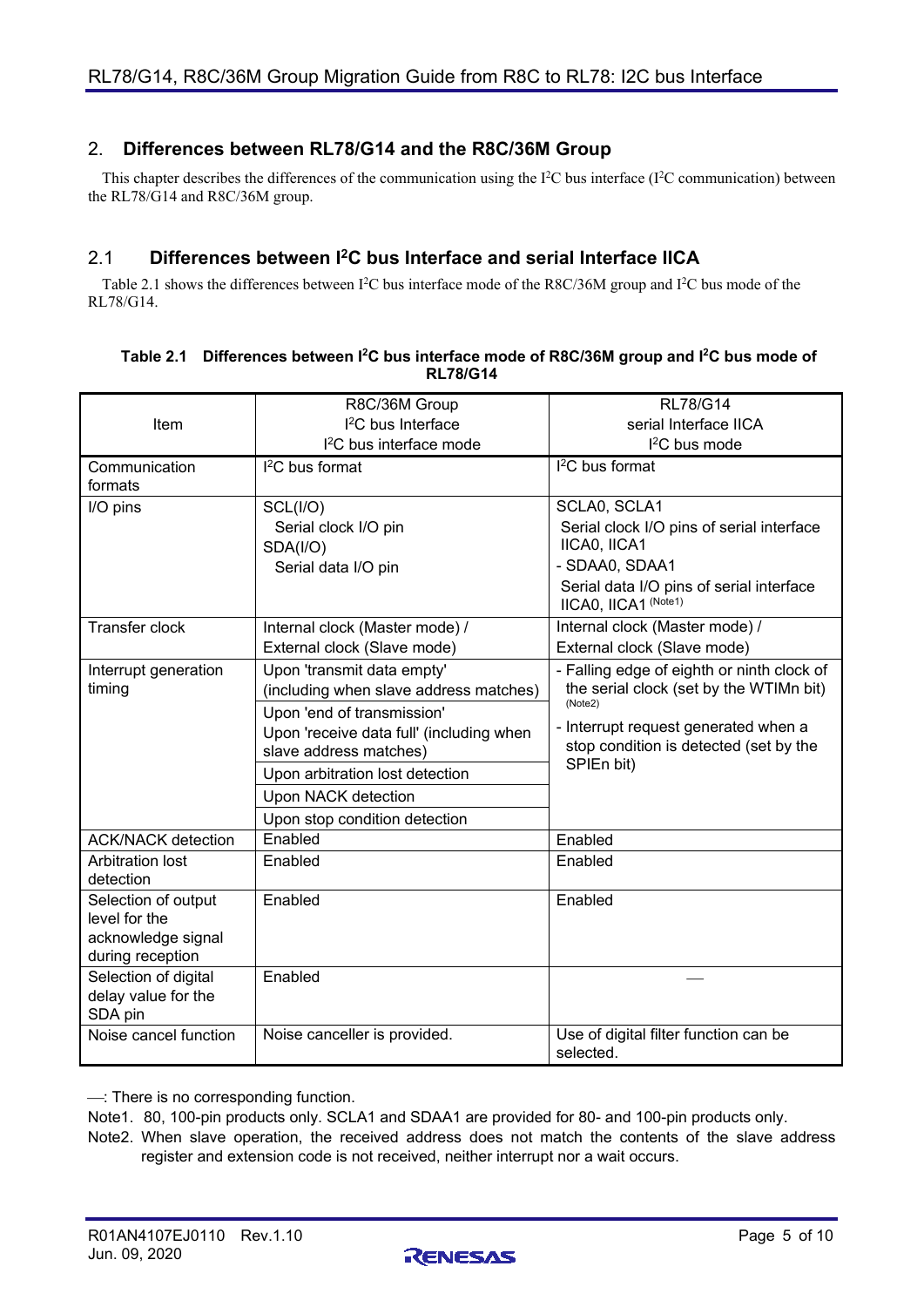## <span id="page-5-0"></span>2.2 **Comparison between Registers**

[Table 2.2,](#page-5-1) [Table 2.3,](#page-6-0) and [Table 2.4](#page-7-0) compare the registers for the I<sup>2</sup>C bus interface of the R8C/36M group to the corresponding registers for the IICA of the RL78/G14.

<span id="page-5-1"></span>

| Setting Items<br>R8C/36M Group               |                                       | <b>RL78/G14</b>                               |  |
|----------------------------------------------|---------------------------------------|-----------------------------------------------|--|
|                                              | <sup>2</sup> C bus Interface          | serial Interface IICA                         |  |
|                                              | I <sup>2</sup> C bus interface mode   | I <sup>2</sup> C bus mode                     |  |
| Enabling clock supply to<br>- MSTCR register |                                       | - PER0 register                               |  |
| the peripheral hardware<br><b>MSTIIC</b> bit |                                       | IICA0EN bit, IICA1EN bit (Note <sup>1</sup> ) |  |
| Communication mode                           | - SSUIICSR register                   |                                               |  |
| (Selection of I <sup>2</sup> C bus           | <b>IICSEL bit</b>                     |                                               |  |
| interface mode)                              | - SAR register                        |                                               |  |
|                                              | FS bit                                |                                               |  |
| Operation stop mode                          | - ICCR1 register                      | - IICCTLn0 register                           |  |
|                                              | ICE bit                               | <b>IICEn bit</b>                              |  |
|                                              | (When ICE = 0 (stopped), SCL and      | (When $IICEn = 0$ (stopped),                  |  |
|                                              | SDA pins function as ports.)          | SCLA0 and SDAA0 pins output                   |  |
|                                              |                                       | low level (fixed). (Note <sup>2</sup> )       |  |
| Wakeup mode                                  |                                       | - IICCTLn1 register                           |  |
|                                              |                                       | WUPn bit                                      |  |
| Operation mode                               |                                       | - IICCTLn1 register                           |  |
| switching (transfer rate                     |                                       | <b>SMCn bit</b>                               |  |
| switching)                                   |                                       |                                               |  |
| <b>Bit rate</b>                              | Internal clock setting in master mode | - IICWLn register                             |  |
|                                              | - ICCR1 register                      | - IICWHn register                             |  |
|                                              | CKS3 to CKS0 bits                     |                                               |  |
|                                              | - PINSR register                      |                                               |  |
|                                              | <b>IICTCTWI</b> and IICTCHALF bits    |                                               |  |
| <b>Transmit buffer</b>                       | - ICDRT register                      | - IICAn register                              |  |
| Receive buffer                               | - ICDRR register                      |                                               |  |
| IIC bus shift register                       | - ICDRS register                      |                                               |  |
| Slave address register                       | - SAR register                        | - SVAn register                               |  |
|                                              |                                       | Upper 7 bits (bit 0 is fixed to 0)            |  |
| Count source selection                       | f1 only                               | - CKC register                                |  |
|                                              |                                       | CSS, MCM0 bit                                 |  |
|                                              |                                       | - IICCTLn1 register                           |  |
|                                              |                                       | PRSn bit                                      |  |
| Selection of wait                            | - ICMR register                       |                                               |  |
| insertion in master                          | <b>WAIT bit</b>                       | (Waits automatically generated                |  |
| mode                                         | (Selects whether or not to insert     | according to the WTIMn bit setting in         |  |
|                                              | waits.)                               | the IICCTLn0 register.)                       |  |

#### **Table 2.2 Comparison between Registers (1)**

-: There is no corresponding register.

IICA1 is provided for 80- and 100-pin products only.

 $n = 0$  or 1 ( $n = 1$  is available for 80- and 100-pin products only.)

Note 1. For 80- and 100-pin products only.

Note 2. Set PM60, PM61, P60, and P61 to 0 to use the serial interface IICA.

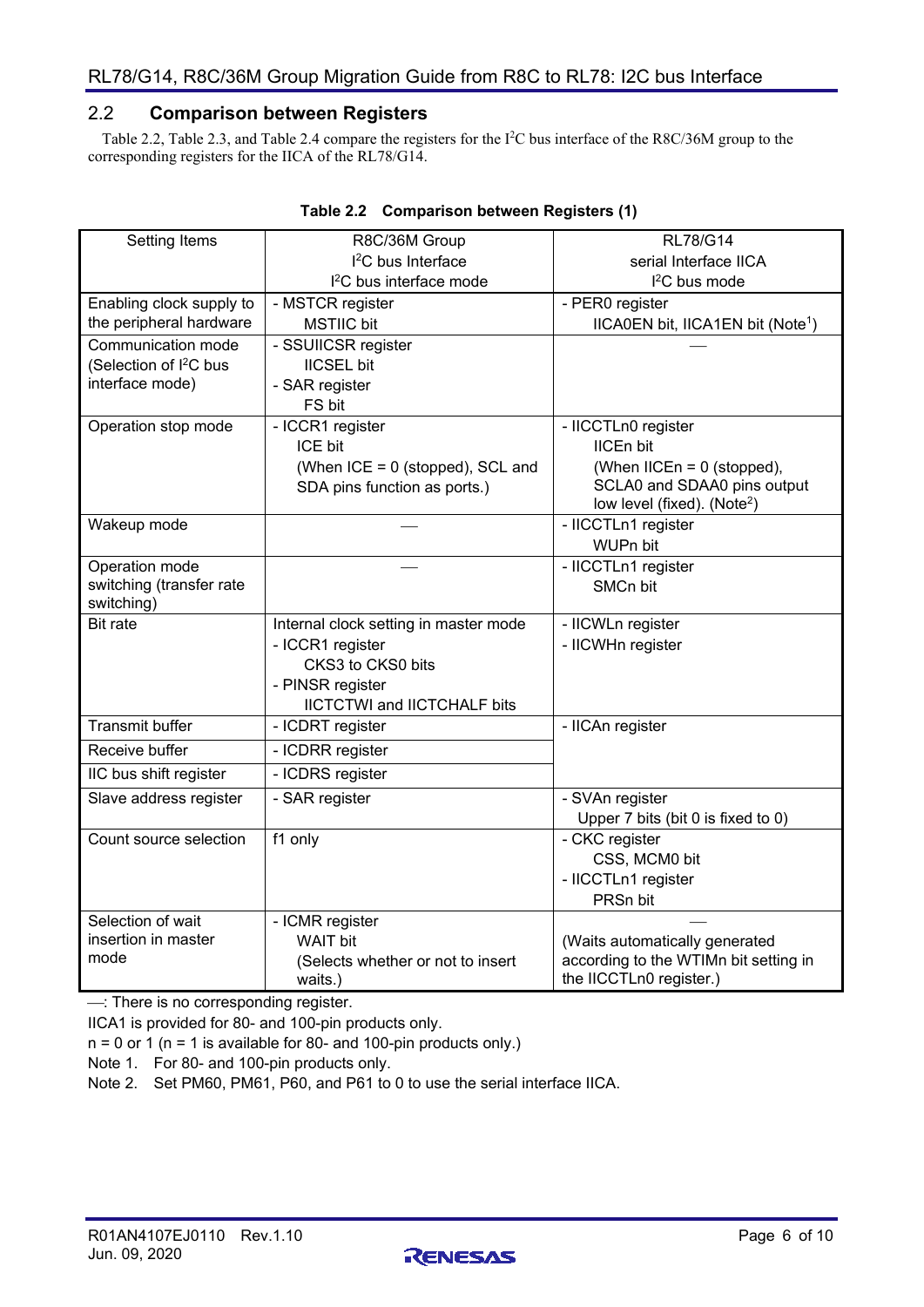<span id="page-6-0"></span>

| Setting Items                                                     | R8C/36M Group                      | <b>RL78/G14</b>                                                                                                                                                                          |  |
|-------------------------------------------------------------------|------------------------------------|------------------------------------------------------------------------------------------------------------------------------------------------------------------------------------------|--|
| Selection of digital delay                                        | - PINSR register                   |                                                                                                                                                                                          |  |
| value for SDA pin                                                 | SDADLY1 bit, SDADLY0 bit           |                                                                                                                                                                                          |  |
| Selection of MSB or LSB first                                     | - ICMR register                    |                                                                                                                                                                                          |  |
| (data transfer direction)                                         | MLS bit                            | (Fixed to MSB first)                                                                                                                                                                     |  |
| Selection of master or slave                                      | - ICCR1 register                   |                                                                                                                                                                                          |  |
| mode                                                              | <b>MST</b> bit                     | (Master communication state is entered<br>when a start condition (ST) is detected<br>after ST is generated. Slave state is<br>entered when a match of the slave<br>address is detected.) |  |
| Selection of transmit or                                          | - ICCR1 register                   |                                                                                                                                                                                          |  |
| receive mode                                                      | <b>TRS bit</b>                     |                                                                                                                                                                                          |  |
| Enabling transmit interrupt<br>(Transmit data empty<br>interrupt) | - ICIER register<br>TIE bit        |                                                                                                                                                                                          |  |
| Transmit data empty flag                                          | - ICSR register<br><b>TDRE bit</b> |                                                                                                                                                                                          |  |
| Enabling transmit end                                             | - ICIER register                   | - MK1L register                                                                                                                                                                          |  |
| interrupt                                                         | TEIE bit                           | <b>IICAMK0</b> bit                                                                                                                                                                       |  |
|                                                                   |                                    | - MK2H register                                                                                                                                                                          |  |
|                                                                   |                                    | IICAMK1 bit (Note <sup>1</sup> )                                                                                                                                                         |  |
|                                                                   |                                    | - IICCTLn0 register                                                                                                                                                                      |  |
|                                                                   |                                    | WTIMn bit                                                                                                                                                                                |  |
|                                                                   |                                    | (Sets INTIICAn generation timing)                                                                                                                                                        |  |
| Transmit end flag                                                 | - ICSR register<br><b>TEND bit</b> |                                                                                                                                                                                          |  |
| Enabling receive interrupt                                        | - ICIER register                   | - MK1L register                                                                                                                                                                          |  |
|                                                                   | RIE bit                            | <b>IICAMK0</b> bit                                                                                                                                                                       |  |
|                                                                   |                                    | - MK2H register                                                                                                                                                                          |  |
|                                                                   |                                    | IICAMK1 bit (Note <sup>1</sup> )                                                                                                                                                         |  |
|                                                                   |                                    | - IICCTLn0 register                                                                                                                                                                      |  |
|                                                                   |                                    | WTIMn bit                                                                                                                                                                                |  |
|                                                                   |                                    | (Sets INTIICAn generation timing)                                                                                                                                                        |  |
| Receive data register full flag                                   | - ICSR register<br><b>RDRF</b> bit |                                                                                                                                                                                          |  |
| Selection of receive                                              | - ICCR1 register                   |                                                                                                                                                                                          |  |
| operation continuation after                                      | <b>RCVD bit</b>                    |                                                                                                                                                                                          |  |
| 1-byte data reception                                             |                                    |                                                                                                                                                                                          |  |
| Selection of acknowledge                                          | - ICIER register                   | - IICCTLn0 register                                                                                                                                                                      |  |
| output level in receive mode                                      | <b>ACKBT</b> bit                   | <b>ACKEn bit</b>                                                                                                                                                                         |  |
| Selection of operation on                                         | - ICIER register                   |                                                                                                                                                                                          |  |
| detection of acknowledge bit                                      | <b>ACKE bit</b>                    |                                                                                                                                                                                          |  |
| <b>ACK/NACK</b> detection                                         | - ICIER register                   | - IICSn register                                                                                                                                                                         |  |
|                                                                   | <b>ACKBR bit</b>                   | <b>ACKDn bit</b>                                                                                                                                                                         |  |

|  | Table 2.3 Comparison between Registers (2) |  |  |  |
|--|--------------------------------------------|--|--|--|
|--|--------------------------------------------|--|--|--|

-: There is no corresponding register.

IICA1 is provided for 80- and 100-pin products only.

 $n = 0$  or  $1(n = 1$  is available for 80- and 100-pin products only.)

Note 1. For 80- and 100-pin products only.

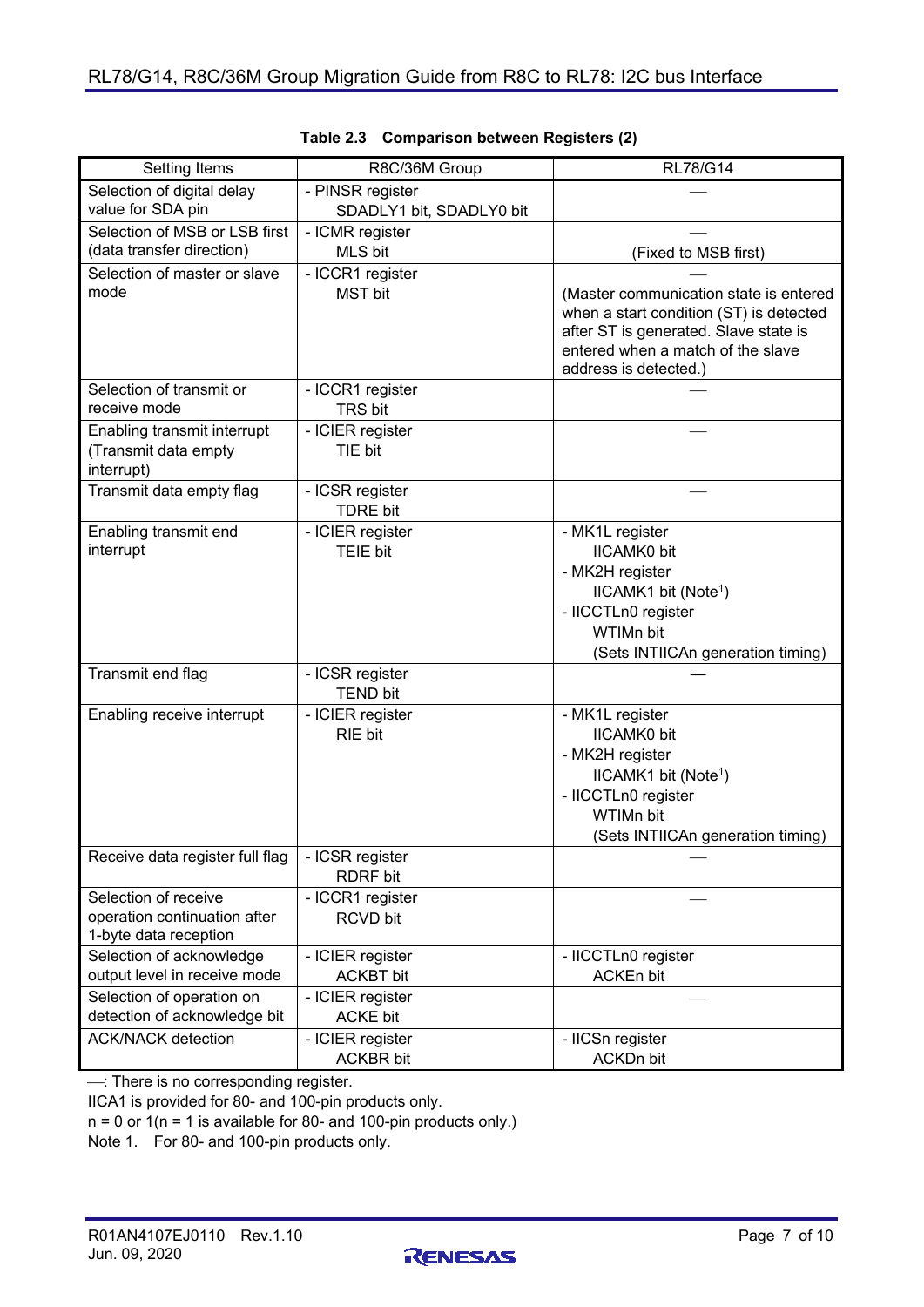<span id="page-7-0"></span>

| Setting Items                      | R8C/36M Group                       | <b>RL78/G14</b>                             |
|------------------------------------|-------------------------------------|---------------------------------------------|
| Start condition                    | - ICCR2 register                    | - IICCTLn0 register                         |
| generation                         | SCP bit, BBSY bit                   | STTn bit                                    |
| Stop condition                     | - ICCR2 register                    | - IICCTLn0 register                         |
| generation                         | SCP bit, BBSY bit                   | SPTn bit                                    |
| <b>Bus status</b>                  | - ICCR2 register                    | - IICFn register                            |
| (released/occupied)                | <b>BBSY</b> bit                     | <b>IICBSYn bit</b>                          |
| check                              |                                     |                                             |
| Enabling stop condition            | - ICIER register                    | - MK1L register                             |
| detection interrupt                | STIE bit                            | <b>IICAMK0</b> bit                          |
|                                    |                                     | - MK2H register                             |
|                                    |                                     | IICAMK1 bit (Note <sup>1</sup> )            |
|                                    |                                     | - IICCTLn0 register                         |
|                                    |                                     | SPIEn bit                                   |
| Stop condition detection           | - ICSR register                     | - IICSn register                            |
| flag                               | STOP bit                            | SPDn bit                                    |
| Pin selection                      | - SSUIICSR register                 | - IICCTLn0 register                         |
|                                    | <b>IICSEL bit</b>                   | <b>IICEn bit</b>                            |
|                                    | - SAR register                      | - PM6 register                              |
|                                    | FS bit                              | PM60, PM61 bit                              |
|                                    | - ICCR1 register                    | - P6 register                               |
|                                    | ICE bit                             | P60, P61 bit (Note <sup>2</sup> )           |
| SCL pin status (L/H)               | - ICCR2 register                    | - IICCTLn1 register                         |
| check                              | <b>SCLO bit</b>                     | CLDn bit                                    |
| SDA pin status (L/H)               | - ICCR2 register                    | - IICCTLn1 register                         |
| check                              | SDAO bit                            | DADn bit                                    |
| SDA pin output value               | - ICCR2 register                    |                                             |
| control                            | SDAOP bit, SDAO bit                 |                                             |
| I <sup>2</sup> C bus control block | - ICCR2 register                    | - PER0 register                             |
| reset                              | <b>IICRST bit</b>                   | <b>IICAnEN</b> bit                          |
|                                    | (Port and register settings are not | (The serial interface IICA control          |
|                                    | reset.)                             | registers are reset to the initial values.) |
| <b>Enabling NACK receive</b>       | - ICIER register                    |                                             |
| interrupt                          | <b>NAKIE</b> bit                    |                                             |
| No acknowledge                     | - ICSR register                     |                                             |
| detection flag                     | NACKF bit                           |                                             |
| Arbitration lost flag              | - ICSR register                     | - IICSn register                            |
|                                    | AL bit                              | ALDn bit                                    |
| Slave address                      | - ICSR register                     | - IICSn register                            |
| recognition flag                   | AAS bit                             | COIn bit                                    |
| General call address               | - ICSR register                     | - IICSn register                            |
| recognition flag                   | ADZ bit                             | EXCn bit                                    |

|  | Table 2.4 Comparison between Registers (3) |  |  |  |
|--|--------------------------------------------|--|--|--|
|--|--------------------------------------------|--|--|--|

 $\overline{-}$ : There is no corresponding register.

IICA1 is provided for 80- and 100-pin products only.

 $n = 0$  or 1 ( $n = 1$  is available for 80- and 100-pin products only.)

Note 1. For 80- and 100-pin products only.

Note 2. Set PM60, PM61 (I/O mode), P60, and P61 (output latch) to 0 to use the serial interface IICA. Before switching to output mode (PM60 and PM61 = 0), set the IICEn bit to 1.

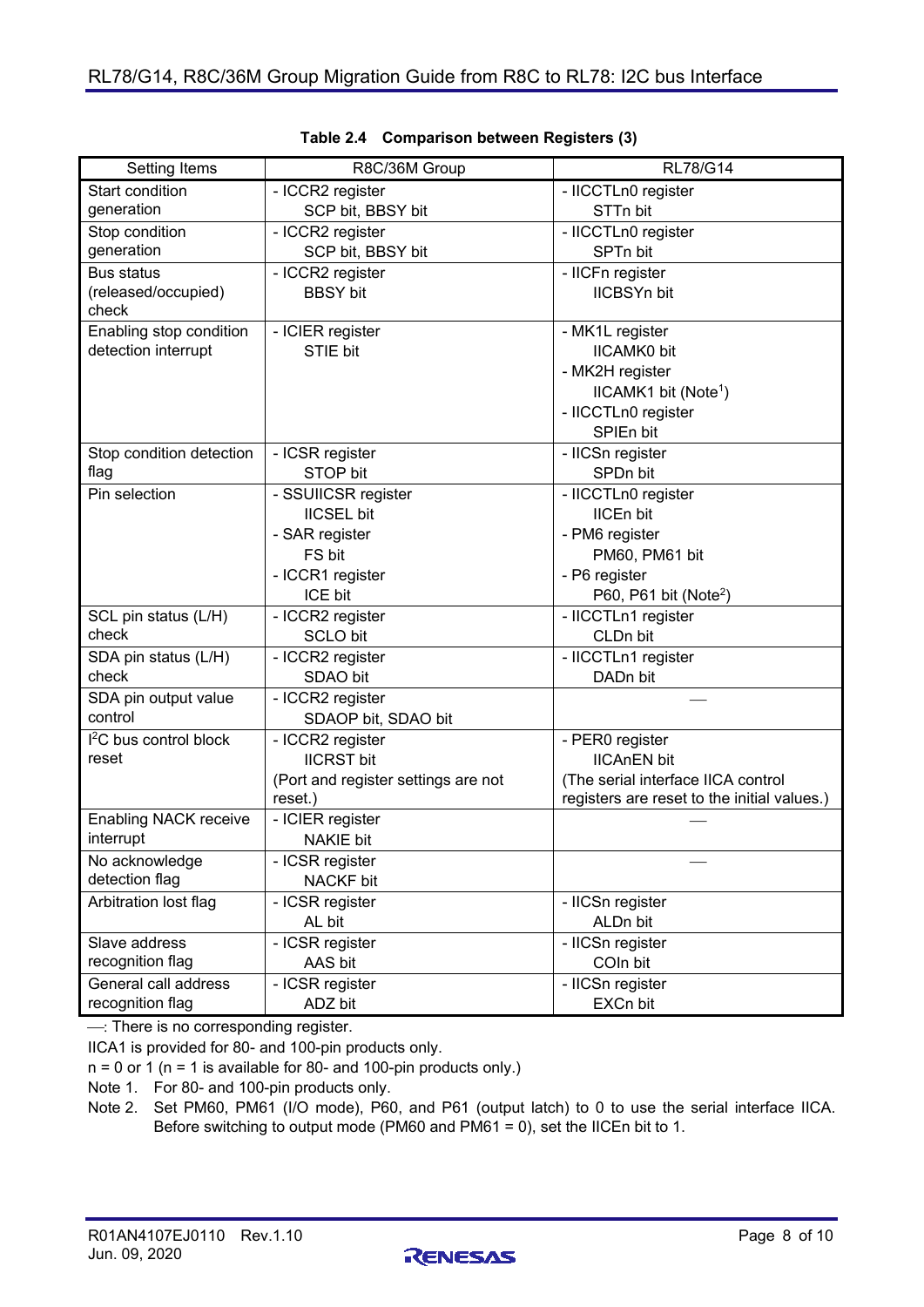## <span id="page-8-0"></span>3. **Related Application Note**

- RL78/G12 Serial Interface IICA (for Master Transmission/Reception) CC-RL (R01AN2987E)
- RL78/G12 Serial Interface IICA (for Slave Transmission/Reception) CC-RL (R01AN2988E)
- RL78/G13 Serial Interface IICA (for Master Transmission/Reception) CC-RL (R01AN2759E)
- RL78/G13 Serial Interface IICA (for Slave Transmission/Reception) CC-RL (R01AN2760E)

## <span id="page-8-1"></span>4. **Documents for Reference**

User's Manual:

- RL78/G14 User's Manual: Hardware (R01UH0186)
- R8C/36M Group User's Manual: Hardware (R01UH0259)

The latest versions can be downloaded from the Renesas Electronics website.

Technical Update/Technical News:

The latest information can be downloaded from the Renesas Electronics website.

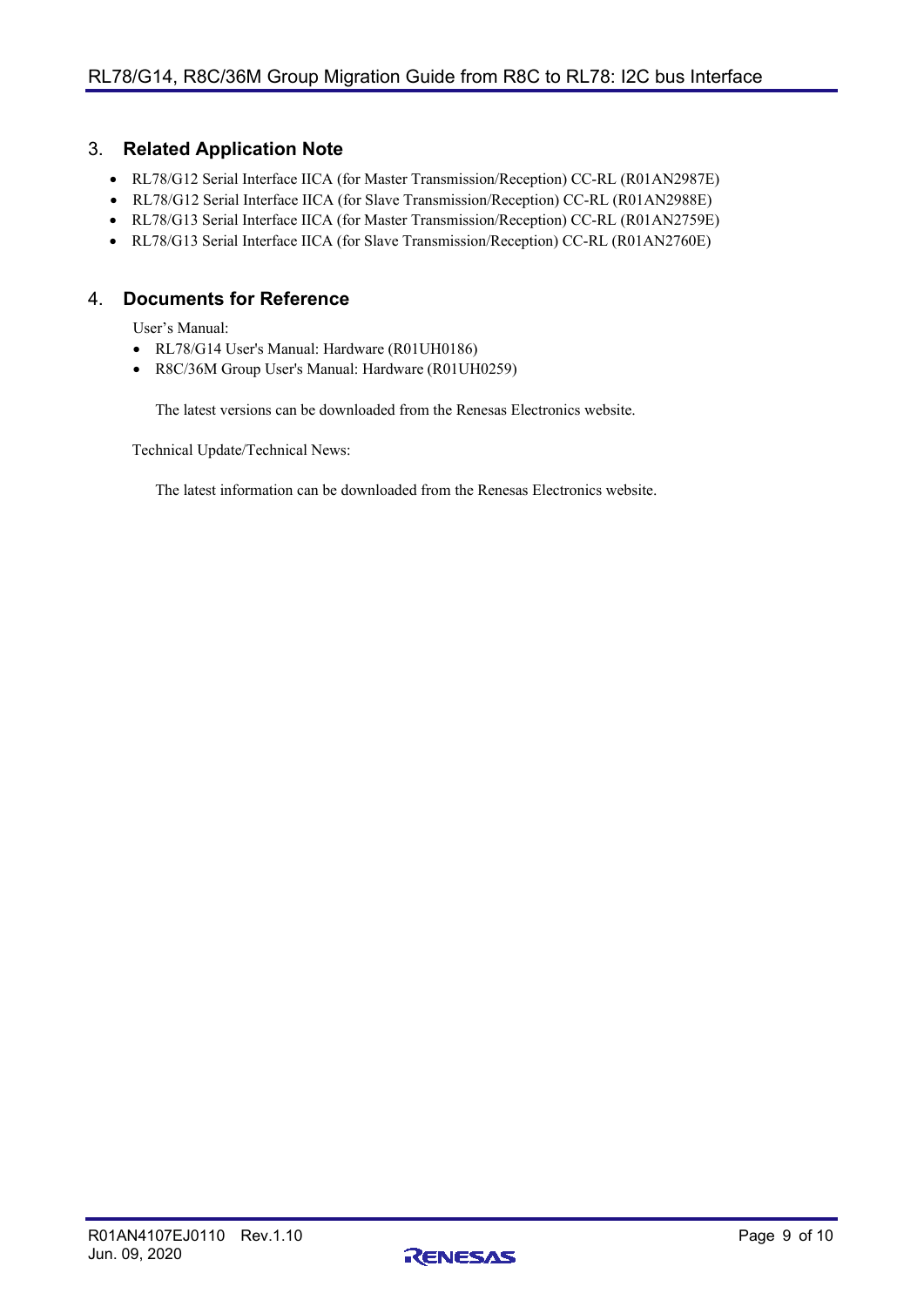## Website and Support <website and support,ws>

Renesas Electronics Website

<http://www.renesas.com/>

Inquiries

<http://www.renesas.com/contact/>

All trademarks and registered trademarks are the property of their respective owners.

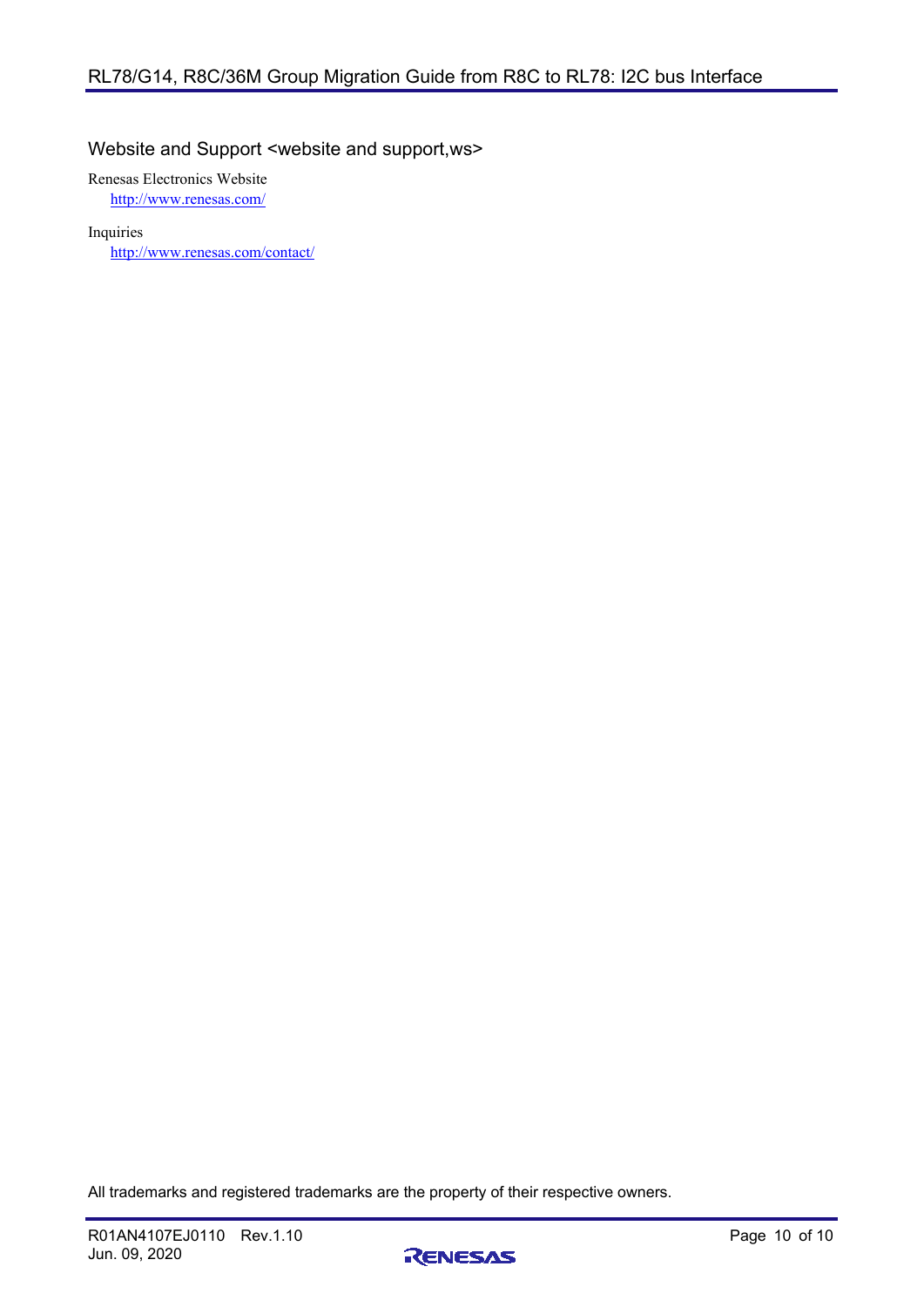## Revision History

|      |              | Description    |                                                   |
|------|--------------|----------------|---------------------------------------------------|
| Rev. | Date         | Page           | Summary                                           |
| 1.00 | Mar. 8. 2018 | $\blacksquare$ | First edition issued                              |
| 1.10 | Jun. 9. 2020 |                | Fixed the interrupt generation timing on RL78/G14 |
|      |              |                |                                                   |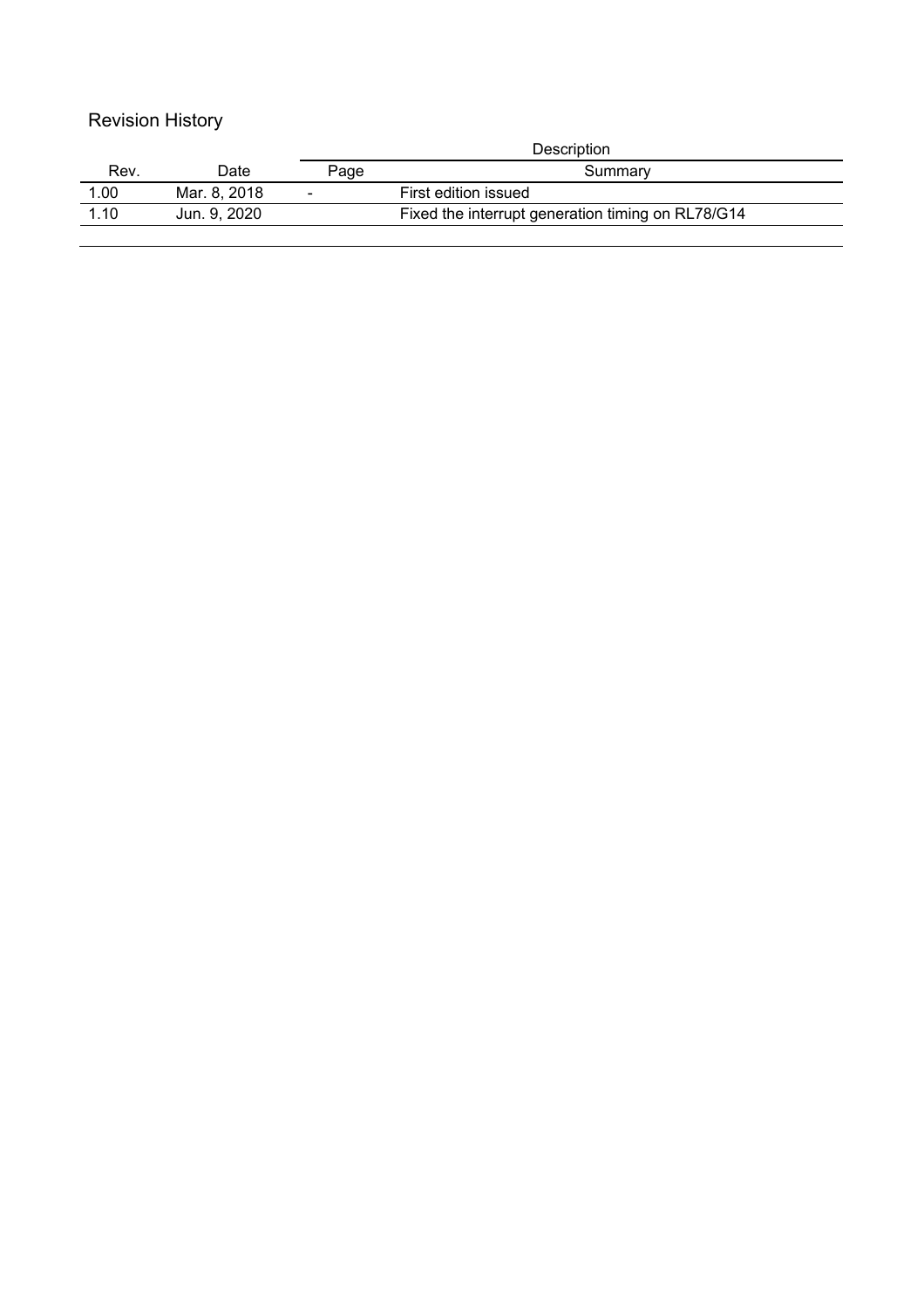## General Precautions in the Handling of Microprocessing Unit and Microcontroller Unit **Products**

The following usage notes are applicable to all Microprocessing unit and Microcontroller unit products from Renesas. For detailed usage notes on the products covered by this document, refer to the relevant sections of the document as well as any technical updates that have been issued for the products.

## 1. Handling of Unused Pins

Handle unused pins in accordance with the directions given under Handling of Unused Pins in the manual.

- The input pins of CMOS products are generally in the high-impedance state. In operation with an unused pin in the open-circuit state, extra electromagnetic noise is induced in the vicinity of LSI, an associated shoot-through current flows internally, and malfunctions occur due to the false recognition of the pin state as an input signal become possible. Unused pins should be handled as described under Handling of Unused Pins in the manual.
- 2. Processing at Power-on

The state of the product is undefined at the moment when power is supplied.

 The states of internal circuits in the LSI are indeterminate and the states of register settings and pins are undefined at the moment when power is supplied. In a finished product where the reset signal is applied to the external reset pin, the states of pins

are not guaranteed from the moment when power is supplied until the reset process is completed. In a similar way, the states of pins in a product that is reset by an on-chip power-on reset function are not guaranteed from the moment when power is supplied until the power reaches the level at which resetting has been specified.

3. Prohibition of Access to Reserved Addresses

Access to reserved addresses is prohibited.

- The reserved addresses are provided for the possible future expansion of functions. Do not access these addresses; the correct operation of LSI is not guaranteed if they are accessed.
- 4. Clock Signals

After applying a reset, only release the reset line after the operating clock signal has become stable. When switching the clock signal during program execution, wait until the target clock signal has stabilized.

 When the clock signal is generated with an external resonator (or from an external oscillator) during a reset, ensure that the reset line is only released after full stabilization of the clock signal. Moreover, when switching to a clock signal produced with an external resonator (or by an external oscillator) while program execution is in progress, wait until the target clock signal is stable.

## 5. Differences between Products

Before changing from one product to another, i.e. to a product with a different part number, confirm that the change will not lead to problems.

 The characteristics of Microprocessing unit or Microcontroller unit products in the same group but having a different part number may differ in terms of the internal memory capacity, layout pattern, and other factors, which can affect the ranges of electrical characteristics, such as characteristic values, operating margins, immunity to noise, and amount of radiated noise. When changing to a product with a different part number, implement a system-evaluation test for the given product.